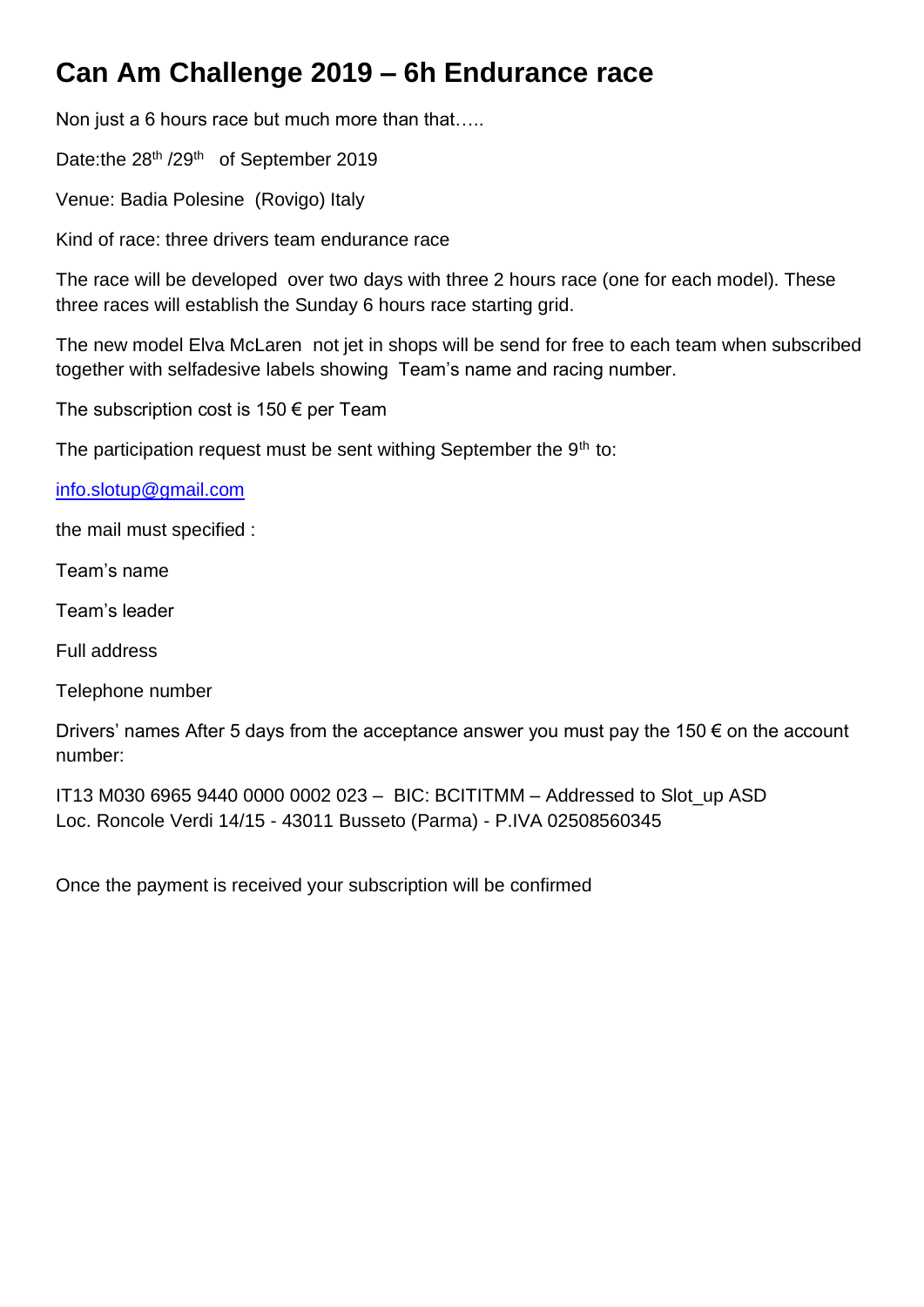## **SATURDAY**

Free practices from 7 am to 10 am Tech check – Enclosed zone from 10.30 am to 11.30

Qualification from 12.15 to 13.15 to establish starting grid for the three mini endurance races Best qualified team will choose lane and track to start from.

The following 7<sup>th</sup> times will choose the lane on the same track choosen from the pole team. From the  $9<sup>th</sup>$  onward the lane 1 of the following track from the first eight qualified.

For the following two mini endurance races, the starting grid will be the same as the first race.

Each race will last two hours with free choice of car among the Lola coupè, the Lola spyder, the McLaren M6 an the new Elva McLaren as long as at least three different cars will be used in one of the three races. Please note the coupè must be used at least once.

The drivers rotation is free as long as each driver covers a minimum of 7 and a maximum of 9 turns

These three races, will give the chance to each team to choose the best car to be used for the 6 hour Sunday endurance race.

These races will also provide a laps bonus in the proportion of 1:10 of the laps totalised over the three races

IE: Team A laps first race - 421 laps second race - 470 laps third race - 450 dividing the laps by 10 we'll get first  $42,1$  (make round figure to the next = 43) second 47

third 45

total bonus is 135 and these are the laps which will be added to the laps realised at the 6 hours Sunday race.

## **SUNDAY**

.

For the 6 hours endurance race the Teams will start with the choosen car out of the three used on Saturday races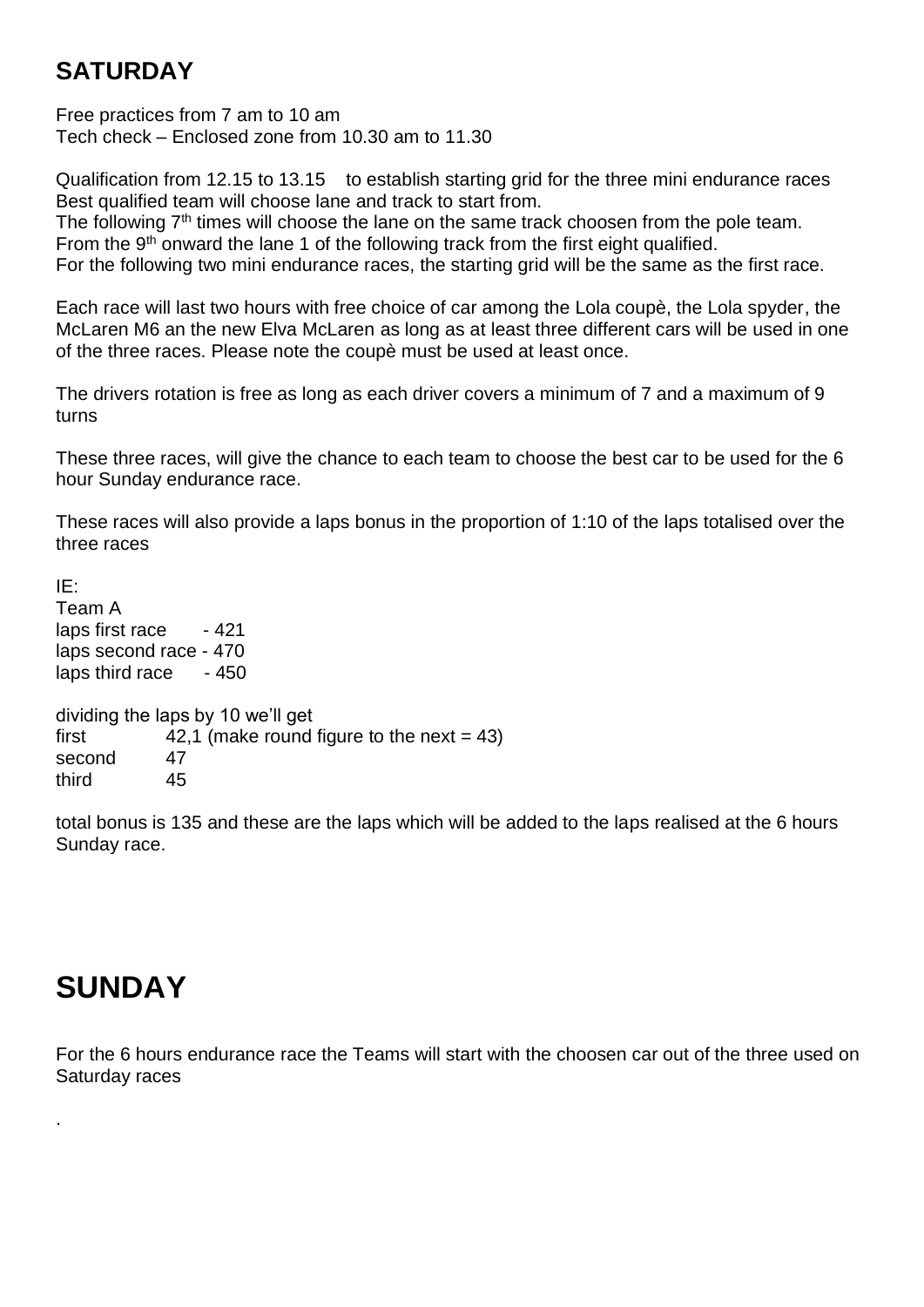## **TECHNICAL RULES FOR THE THUNDERSLOT CANAM CHALLENGE 2019**

The technical rules here applied are based on stock box cars with some derogation as listed below.

It will be possible to race together the two version of the Thunderslot Lolas (T70 MKIII and T70 Canam) as well as the McLaren M6A and the new model Elva McLaren

The improvements allowed are the following:

- 1) Front tyres can be replaced with the Thunderslot spare part code TYR003FR.
- 2) The stock rear rims RMR001AL (dia 14,3mm.) can be replaced with the Thunderslot spare code RMR002AL(dia 14.85mm.)
- 3) It is allowed to install on the rims, the sponge rings Thunderslot spare code RMRFM001
- 4) It is possible to use other makes axles as long as not hollowed or machined down
- 5) It is allowed to fix by glue the standard bronze bearings to the motor mount
- 6) Braids and motor wires are free
- 7) It is possible to replace the original white 32 tooth gear with the spare parts blue 31 tooth GE31SWP or the orange 30 tooth GE30SWP.
- 8) It is possible to replace the stock black motor mount with the Thunderslot spares codes MTS001G (grey) or the a MTS001S (dark grey)
- 9) It is possible to replace each one of the four standard black chassis in according with the following scheme

| Lola T70 MKIII | grey CHS001G and dark grey CHS001S                |
|----------------|---------------------------------------------------|
|                | Lola T70 CanAm grey CHS002G and dark grey CHS002S |
| McLaren M6A    | grey CHS003G and dark grey CHS003S                |
| McLaren Elva   | grey CHS004G and dark grey CHS004S                |

- 10)It is allowed to add allen screws spare code SC2.5HEX on the chassis four lateral holes to set the body on the chassis itself.
- 11)Wheel arche's rear mirrors can be missing.
- 12) On the Lola Canam is possible to install washers between the front screw pods and the chassis pods for a maximum thickness of 1,5 mm.
- 13) On the Lola Canam is possible to remove (if installed) the false gearbox and replace it with a wascher of 1mm. thickness